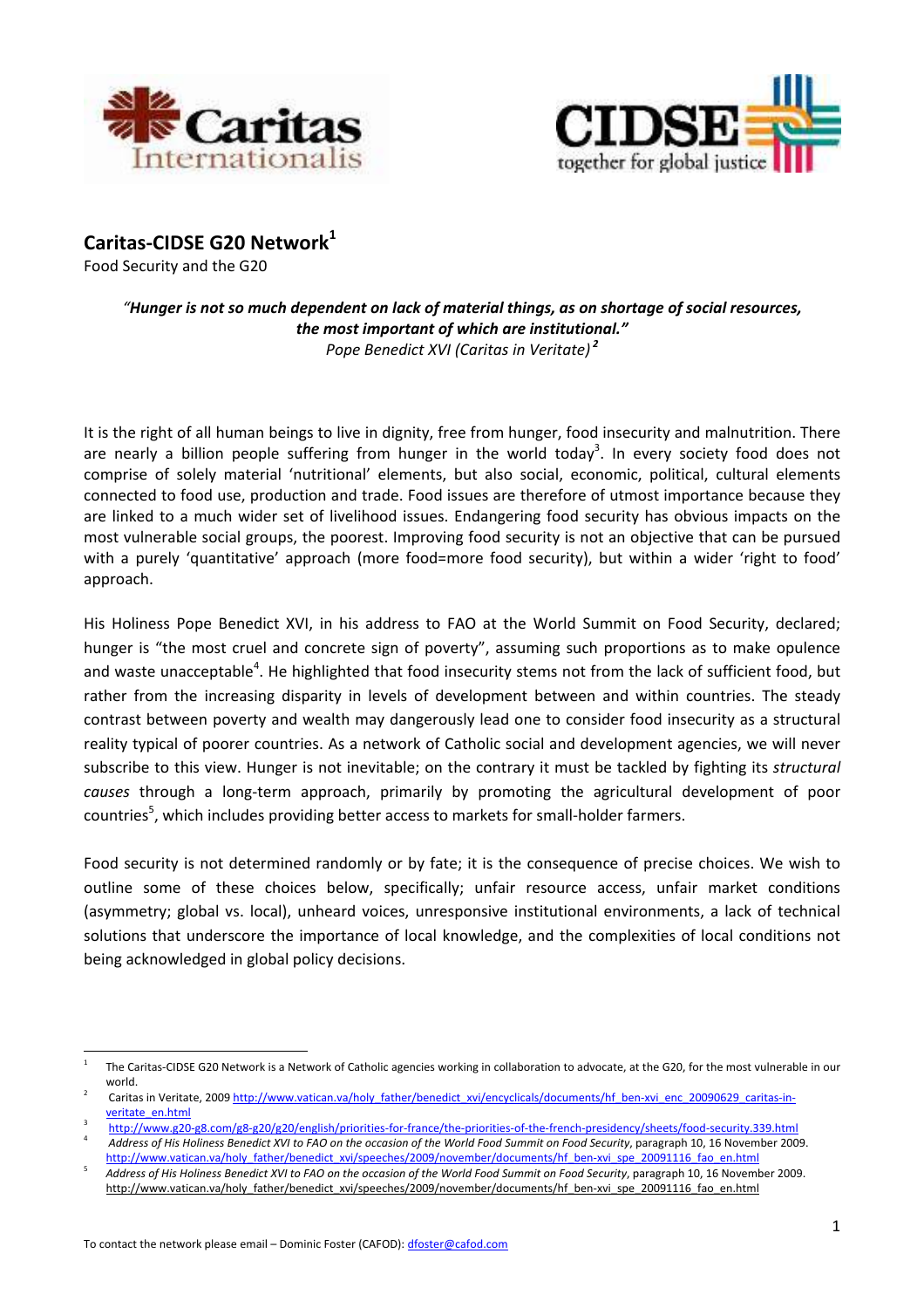



The better regulation of markets, strengthening of local food production and mandates which are increasing food insecurity, must be addressed by the G20. Better access to, and participation in, markets for smallholder farmers is crucial to providing a supportive environment in which smallholders can engage in local economies.

Much more needs to be done to ensure that poor men and women can participate meaningfully in the economy and that inequality and poverty are reduced. We are aware that issues of food security are part of a wider problem of issues of inequality at an economic level. The promotion of inclusive growth that reduces inequality and that promotes sustainable human development must become a more prominent priority, not just focussing on increasing production, if we are to tackle food security. Increasing food reserves, curbing speculation on food prices and introducing social protection schemes are also part of the solution to addressing food security at a holistic level.

In an increasingly interconnected world and economy, there is a global responsibility to curb harmful impacts of under-regulated financial markets<sup>6</sup> that are increasing food prices, affecting especially the poorest and most vulnerable who spend over half their income on food needs. Price spikes in food commodities pushed the number of undernourished people to over a billion by 2010. Tackling this problem requires greater intervention by public authorities, including at a global level to rein in speculation, improve supervision of markets and increase transparency of markets. Emergency reserves and buffer stocks are needed in the poorest countries to protect the most vulnerable.

International action at the G20 must be based on the principles of **cooperation**, **subsidiarity** (involving local communities in decision making), **solidarity** and **responsibility**. International action to eliminate hunger must, therefore, not just seek to promote sustainable economic growth and political stability, but also *new ethical, juridical and economic* parameters necessary to build relationships of *parity* between countries at different stages of development<sup>7</sup>. These are the principles we expect this G20 Summit to apply.

Based on the background paper "Food Security: a G20 priority – the input of Mexico's experiences", we note that the focus on the four specified areas has a number of controversial implications in terms of strategy: research and innovation that focuses on GMOs and enhancing food production; investment in agri-food that focuses on public‐private partnerships; and the proposition that *"(...) the only solution to achieve food security and mitigate food price volatility is an increase in the supply of agricultural products.*" 8 These areas do not certainly capture a consistently effective strategy to achieving food security. They may represent opportunities which, if carefully scrutinized for what concerns their potential impact for the poor and for the environment, and included in a more equitable food system as a whole, could bring about lasting food security on a global scale.

<sup>6</sup> http://www.vatican.va/roman\_curia/pontifical\_councils/justpeace/documents/rc\_pc\_justpeace\_doc\_20111024\_nota\_en.html

<sup>7</sup> Address of His Holiness Benedict XVI to FAO on the occasion of the World Food Summit on Food Security, paragraph 10, 16 November 2009. http://www.vatican.va/holy\_father/benedict\_xvi/speeches/2009/november/documents/hf\_ben-xvi\_spe\_20091116\_fao\_en.html, paragraph 5\_

<sup>8</sup> "Food Security: A G20 Priority the Input of Mexican Experiences" Mariano Ruiz‐Funes Macedo, 2012